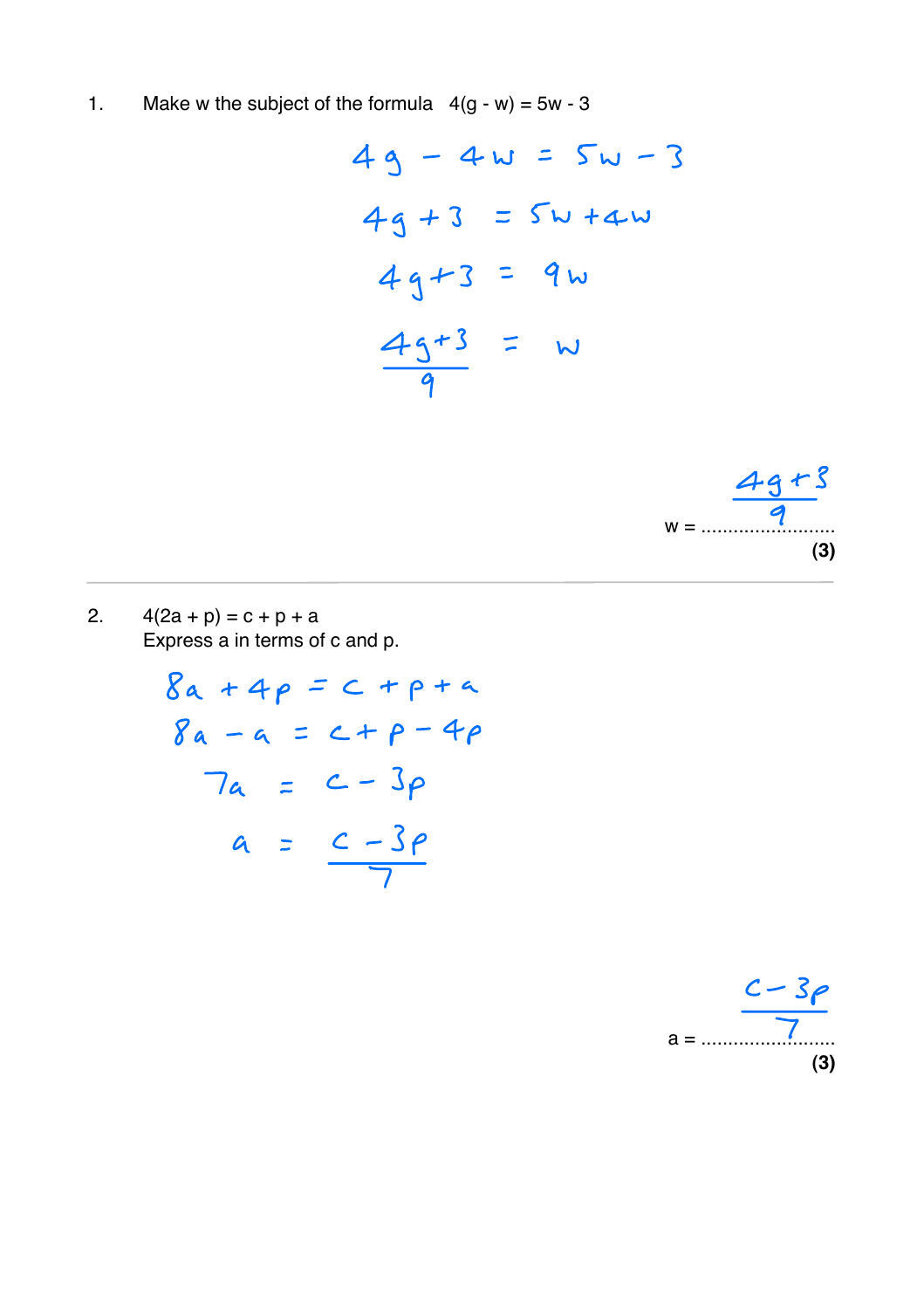3. Make a the subject of  $14a + 6w = ac + 8w$ 

$$
14a - ac = 8w - 6w
$$
  

$$
a(14-c) = 2w
$$
  

$$
a = \frac{2w}{14-c}
$$



Make x the subject of  $4.$ 

$$
y = \frac{x + 3}{x - 8}
$$
  
\n
$$
y = \frac{x + 3}{x - 8}
$$
  
\n
$$
y(x - 8) = x + 3
$$
  
\n
$$
y = x + 3
$$
  
\n
$$
y(x - 8) = x + 3
$$
  
\n
$$
y(x - 8) = x + 3
$$
  
\n
$$
y(x - 8) = x + 3
$$
  
\n
$$
y(x - 8) = x + 3
$$
  
\n
$$
x = 3 + 8y
$$
  
\n
$$
y = 3 + 8y
$$
  
\n
$$
y = 3 + 8y
$$

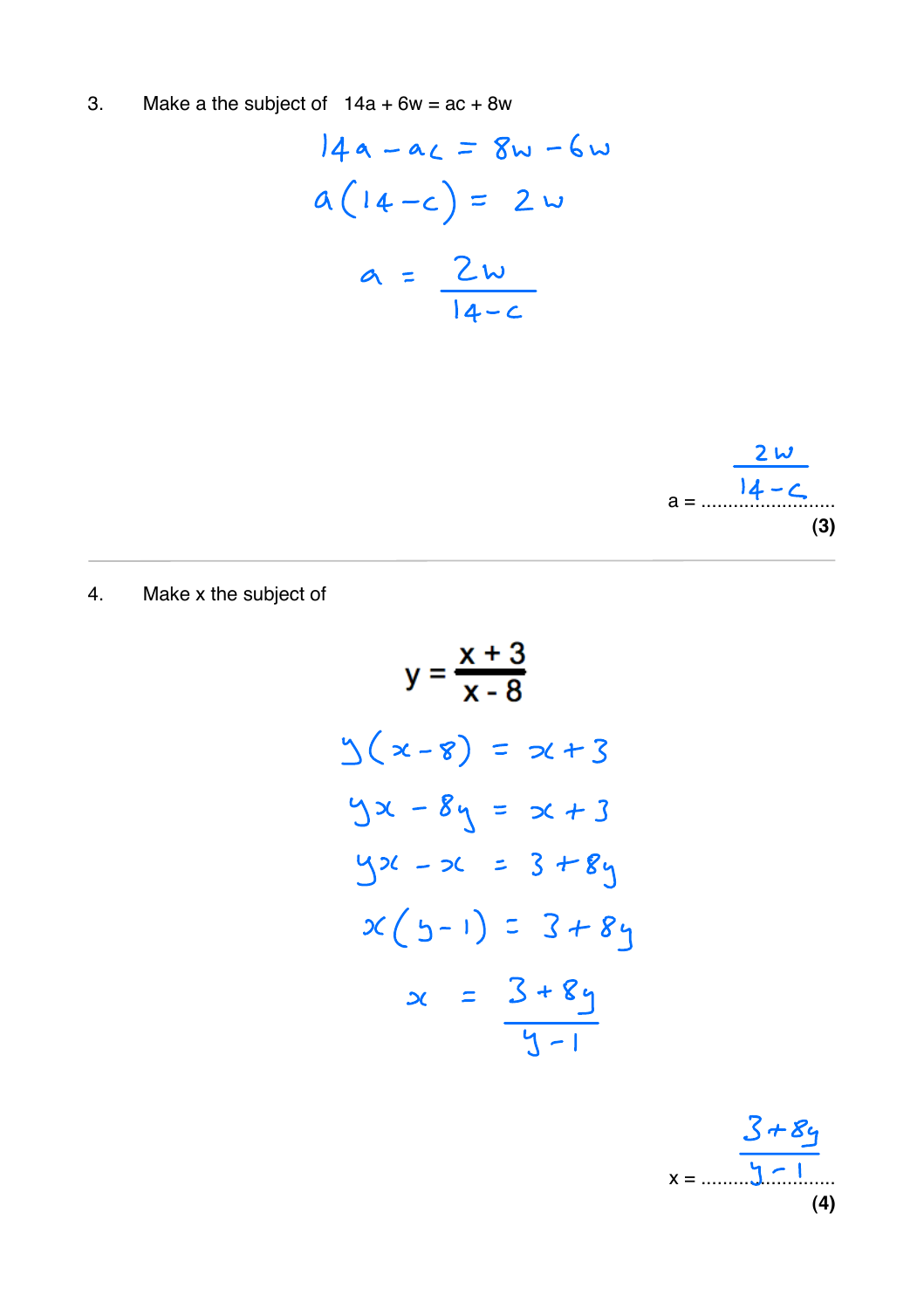5. Rearrange  $y + 3 = x(y + 2)$  to make y the subject of the formula.

$$
9 + 3 = 2x - 3
$$
  

$$
9 - x - 3 = 2x - 3
$$
  

$$
9(1 - x) = 2x - 3
$$
  

$$
9 = \frac{2x - 3}{1 - x}
$$



Make a the subject of the formula. 6.

$$
\frac{1}{a} - \frac{1}{b} = \frac{1}{c}
$$
\n
$$
\frac{a_{bc}}{a} - \frac{a_{bc}}{b} = \frac{a_{bc}}{c}
$$
\n
$$
bc - ac = ab
$$
\n
$$
bc = ab + ac
$$
\n
$$
bc = a(b+c)
$$
\n
$$
\frac{bc}{b+c} = a
$$
\n
$$
a = \frac{bc}{b+c}
$$
\n(3)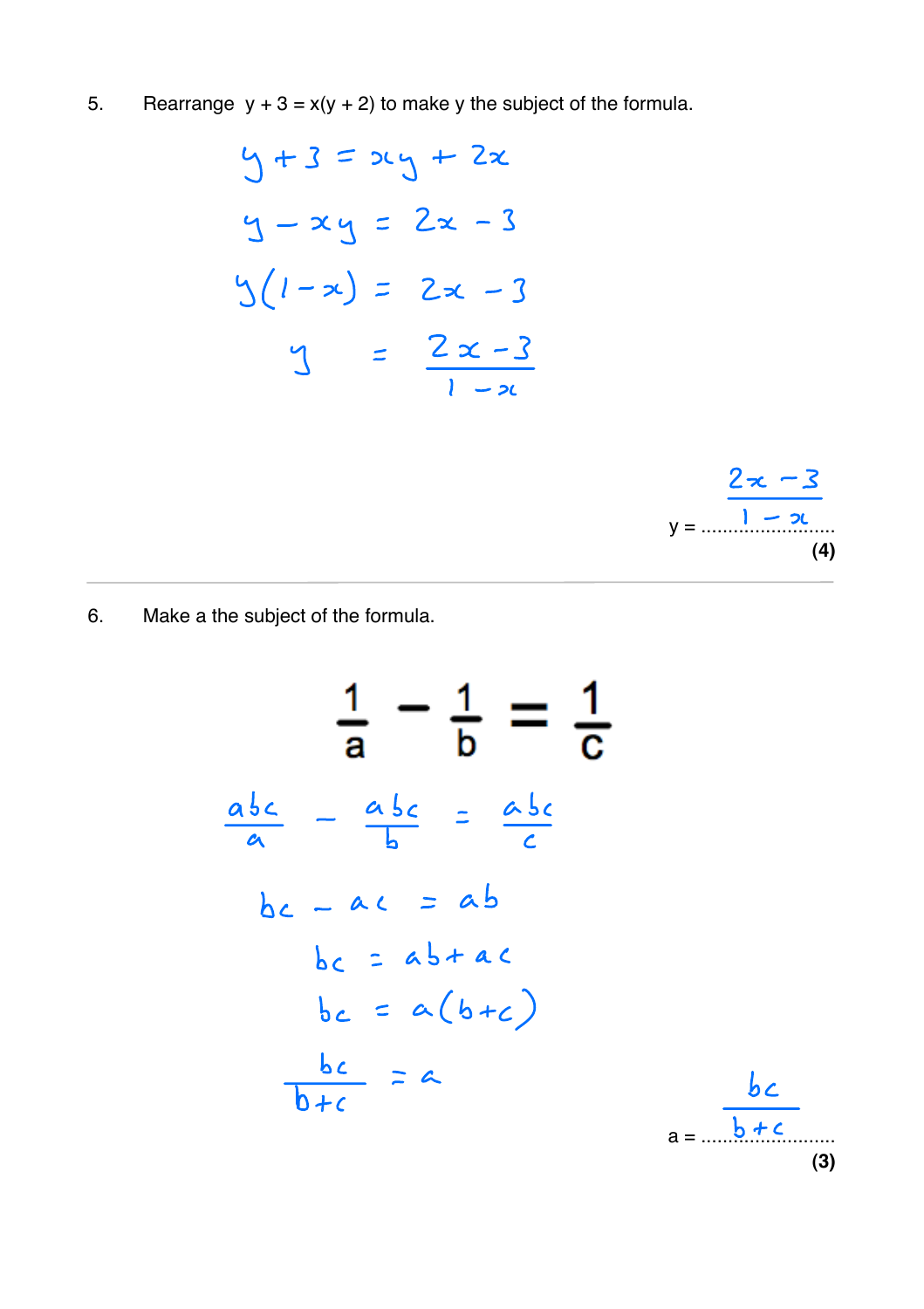$\overline{7}$ . Make a the subject of the formula

$$
s = ut + V_2 at^2
$$
  
\n
$$
S - U_1 \leq \frac{1}{2} a t^2
$$
  
\n
$$
2(s - U_1) = a t^2
$$
  
\n
$$
\frac{2(s - U_1)}{t^2} = a
$$
  
\n
$$
\frac{2(s - 2U_1)}{t^2} = a
$$
  
\n
$$
\frac{2(s - U_1)}{t^2} = a
$$
  
\n
$$
\frac{2(s - U_1)}{t^2} = a
$$
  
\n(3)

8. Make w the subject of the formula

$$
g = \frac{w}{w-5}
$$
  
\n
$$
g(w-5) = w
$$
  
\n
$$
g = \frac{w}{w-5}
$$
  
\n
$$
g(w-5) = w
$$
  
\n
$$
g = \frac{w}{s-5}
$$
  
\n
$$
g = \frac{w}{s-5}
$$
  
\n
$$
g = \frac{w}{s-5}
$$
  
\n
$$
w = \frac{w}{s-5}
$$
  
\n
$$
w = \frac{w}{s-5}
$$
  
\n
$$
w = \frac{w}{s-5}
$$
  
\n(3)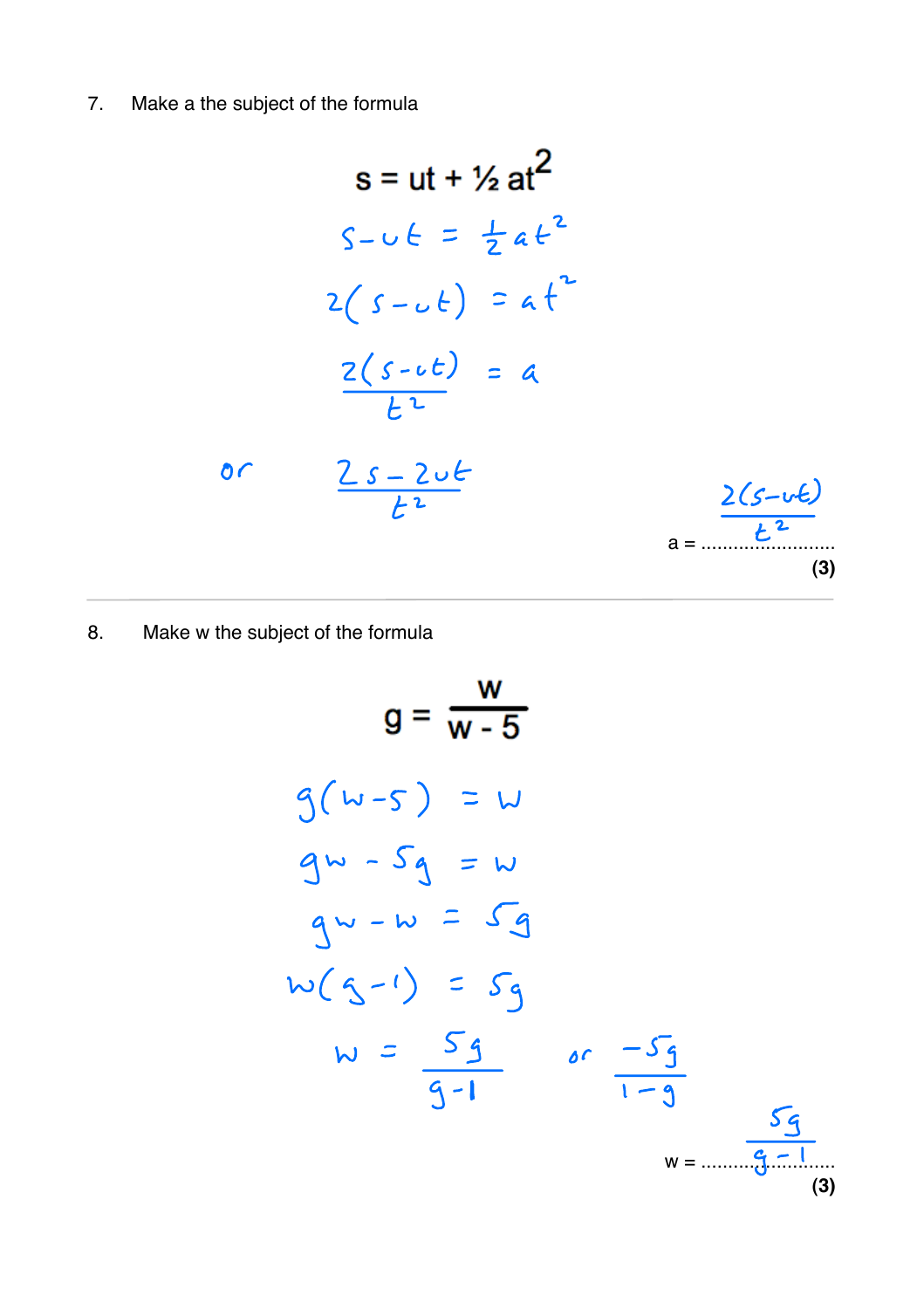Make y the subject of the formula  $c = w - 4ay^3$ 9.

$$
4ay^{3} = w-c
$$
  

$$
y^{3} = \frac{w-c}{4a}
$$
  

$$
y = \sqrt[3]{\frac{w-c}{4a}}
$$



Make x the subject of the formula  $10.$ 

$$
P = 4x + \frac{\pi x}{5}
$$
  

$$
5p = 20x + \pi x
$$
  

$$
5p = x(20 + \pi)
$$
  

$$
\frac{5p}{20 + \pi} = x
$$